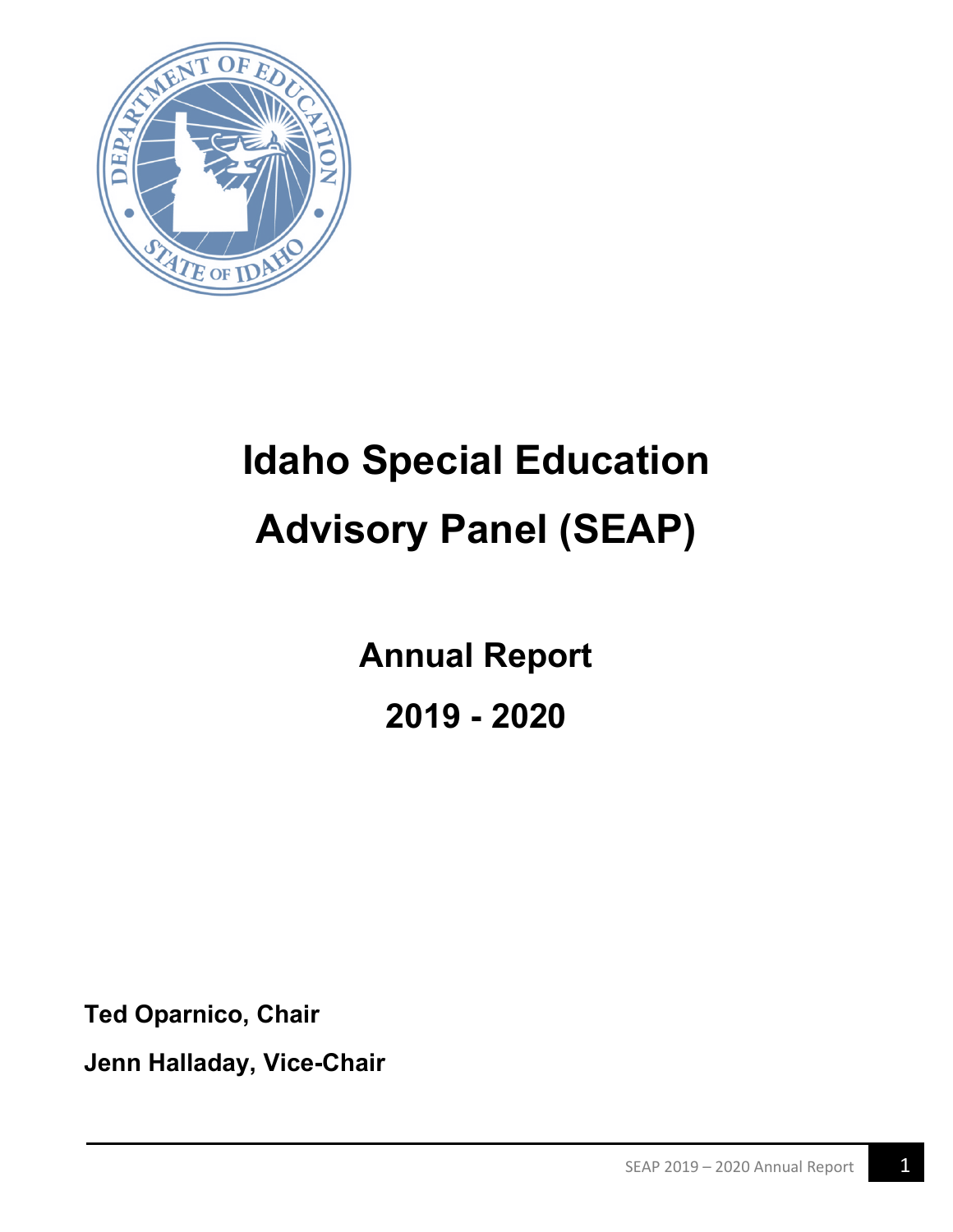#### **Advisory Panel Functions – CFR 300.169**

- Advise the SEA of unmet needs within the State in the education of children and youth with disabilities. [300.169(a)]
- Comment publicly on any rules or regulations proposed by the State regarding the education of children with disabilities. [300.169(b)]
- Advise the SEA in developing evaluations and reporting on data to the Secretary under 618. [300.169(c)]
- Advise the SEA in developing corrective action plans to address findings identified in federal monitoring reports. [300.169(d)]
- Advise the SEA in developing and implementing policies relating to the coordination of services for children with disabilities. [300.169(e)]
- The SEA, after deleting personally identifiable information must:
	- o Provide the Advisory Panel with DPH findings and decisions.
	- $\circ$  Make those finding and decisions available to the public [CFR 300.513(d) and 300.514(c)]
- Waiver of non-supplant requirement. The State must consult with the Advisory Panel regarding provisions of FAPE. [300.164(c)(4)]
- Advise on the issue of disproportionality representation in special education and setting risk ratios. [300.647]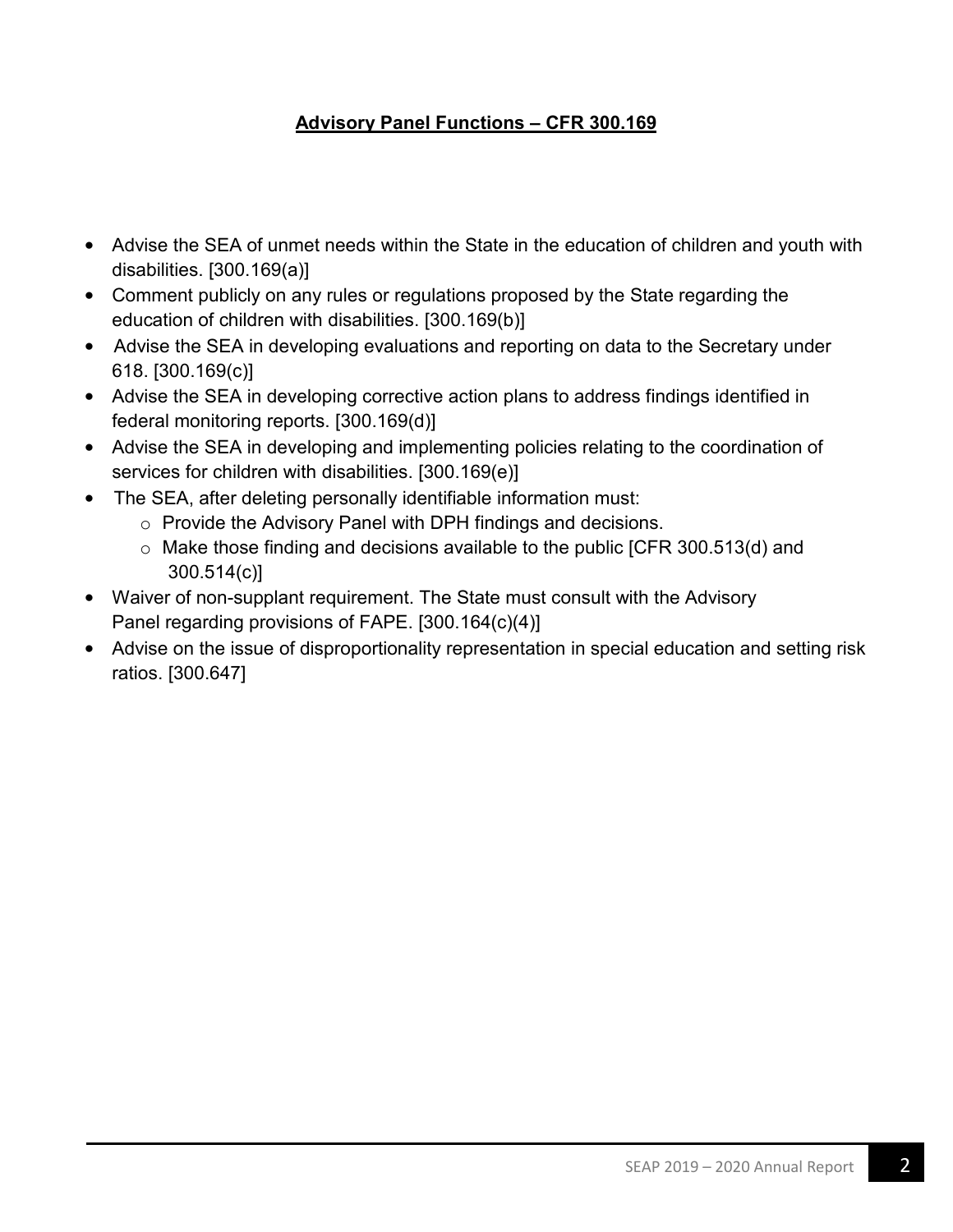#### **SEAP Membership Requirements**

#### **Categories of Required Representation**

Excerpts from IDEA 20 U.S.C. 1412(a) (21) (A) (B) (D)

- *(21) State Advisory Panel –*
- *(A) In General – The State has established and maintains an advisory panel for the purpose of providing policy guidance with respect to special education and related services for children with disabilities in the State.*
- *(B) Membership – Such advisory panel shall consist of members appointed by the Governor or any other official authorized under State law to make such appointments, be representative of the State population, and be composed of individuals involved in, or concerned with, the education of children with disabilities, including --*
	- 1. Parents of children with disabilities (ages birth through 26);
	- 2. Individuals with disabilities;
	- 3. Teachers;

4. Representatives of institutions of higher education that prepare special education and related services personnel;

5. State and local education officials, including officials who carry out activities under Subtitle B of Title VII of the McKinney-Vento Homeless Assistance Act, (42 U.S.C. 11431 et seq.);

6. Administrators of programs for children with disabilities;

7. Representatives of other State agencies involved in the financing or delivery of related services to children with disabilities;

- 8. Representatives of private schools and public charter schools;
- 9. Not less than one representative of a vocational, community, or business organization concerned with the provision of transition services to children with disabilities;

10. A representative from the State child welfare agency responsible for foster care; and

11. Representatives from the State juvenile and adult corrections agencies.

Special rule. A majority of the members of the panel must be individuals with disabilities or parents of children with disabilities (ages birth through 26). (Authority: 20 U.S.C. 1412(a)(21)(B) and (C))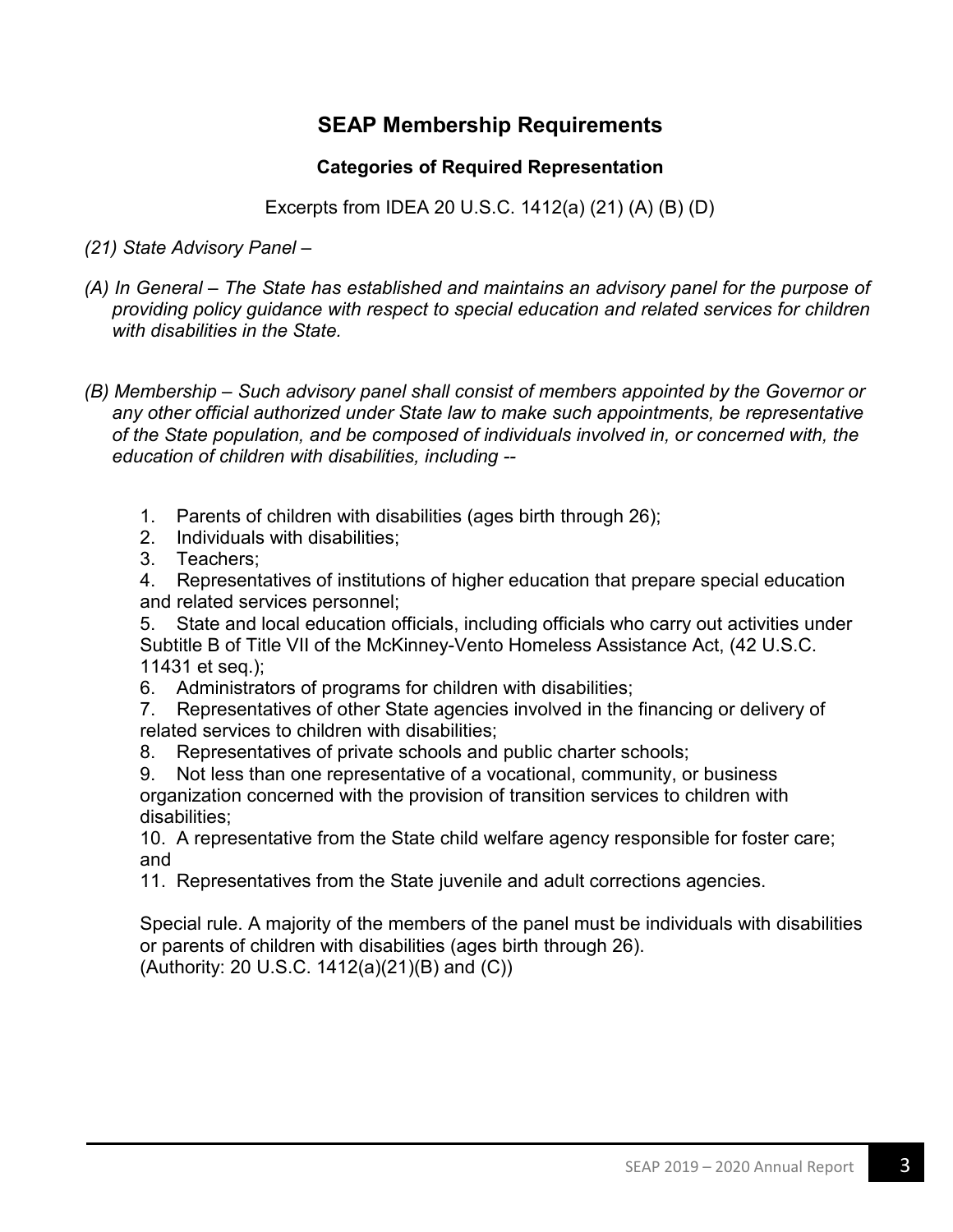

# **Special Education Advisory Panel (SEAP) Membership List 2019-2020**

| <b>SHERRI YBARRA</b><br>SUPERINTENDENT OF<br>PUBLIC INSTRUCTION                                                                      | <b>First</b><br><b>Name</b> | <b>Last Name</b> | <b>Term</b>              | <b>Email Address</b>                 | Representation                                     |
|--------------------------------------------------------------------------------------------------------------------------------------|-----------------------------|------------------|--------------------------|--------------------------------------|----------------------------------------------------|
| 650 W. STATE STREET                                                                                                                  | <b>Bryn</b>                 | Booker           | 2018-2021                | Bryn.booker@gmail.com                | Parent (Boise)                                     |
| P.O. BOX 83720<br>BOISE, IDAHO 83720-0027<br>OFFICE: 208-332-6800<br>FAX: 208-334-2228<br>SPEECH/HEARING<br>IMPAIRED: 1-800-377-3529 | Sally                       | <b>Brown</b>     | 2019-2022                | sbrown@collegeofidaho.edu            | Parent (Caldwell)                                  |
|                                                                                                                                      | Lydia                       | Carbis           | 2018-2021                | Lydia.carbis@dhw.idaho.gov           | Child Welfare/Agency<br><b>Related Services</b>    |
|                                                                                                                                      | <b>Brian</b>                | Darcy            | *2018-2021               | brian.darcy@iesdb.org                | Program Administrator<br>State Education (IESDB)   |
|                                                                                                                                      | Robin                       | Greenfield       | *2018-2021               | rgreen@uidaho.edu                    | Program Administrator<br>Higher Education (U of I) |
|                                                                                                                                      | Jenn                        | Halladay         | *2018-2021<br>Vice-Chair | jenn halladay 4@hotmail.com          | Parent (Kuna)                                      |
|                                                                                                                                      | Jacob                       | Head             | *2019-2022               | Headjacobe@gmail.com                 | Self-Advocate                                      |
|                                                                                                                                      | Eric                        | Lichte           | 2018-2021                | elichte@inspire.connectionsademy.org | Charter School - Inspire<br>Charter                |
|                                                                                                                                      | Angela                      | Lindig           | *2018-2021               | $angle(a)$ ipulidaho.org             | Parent & Agency Related<br>Services                |
|                                                                                                                                      | Alison                      | Lowenthal        | *2018-2021               | Alison.Lowenthal@vr.idaho.gov        | <b>Vocational Rehab</b>                            |
|                                                                                                                                      | Jill                        | Mathews          | 2018-2021                | jmathews@sde.idaho.gov               | SDE Family and<br><b>Community Engagement</b>      |
|                                                                                                                                      | Kerrie                      | McNulty          | 2018-2021<br>Secretary   | $m$ cnultke@sd25.us                  | SPED Teacher-<br>Pocatello SD & Parent             |
|                                                                                                                                      | Ted                         | Oparnico         | *2019-2022<br>Chair      | toparnic@idoc.idaho.gov              | State Agency (IDOC)                                |
|                                                                                                                                      | Suzanne                     | Peck             | 2018-2021                | speck@sde.idaho.gov                  | SDE VISTA/Rural/<br>Homeless Coordinator           |
|                                                                                                                                      | Carly                       | Saxe             | 2019-2022                | Carlys680@gmail.com                  | Self-Advocate                                      |
|                                                                                                                                      | Debbie                      | Siegel           | 2017-2020                | Debbie.siegel@idjc.idaho.gov         | State Agency (DJC)                                 |
|                                                                                                                                      | David                       | Vaughn           | 2018-2021                | vaughnd@aberdeen58.org               | SPED Director-<br>Aberdeen SD                      |
|                                                                                                                                      | Laura                       | Wallis           | 2018-2021                | lauraunscribed@gmail.com             | Parent (Ammon)                                     |
|                                                                                                                                      | Robin                       | Zikmund          | 2018-2021                | DDIDchange@gmail.com                 | Parent (Meridian)                                  |

\*Indicates second term August 2019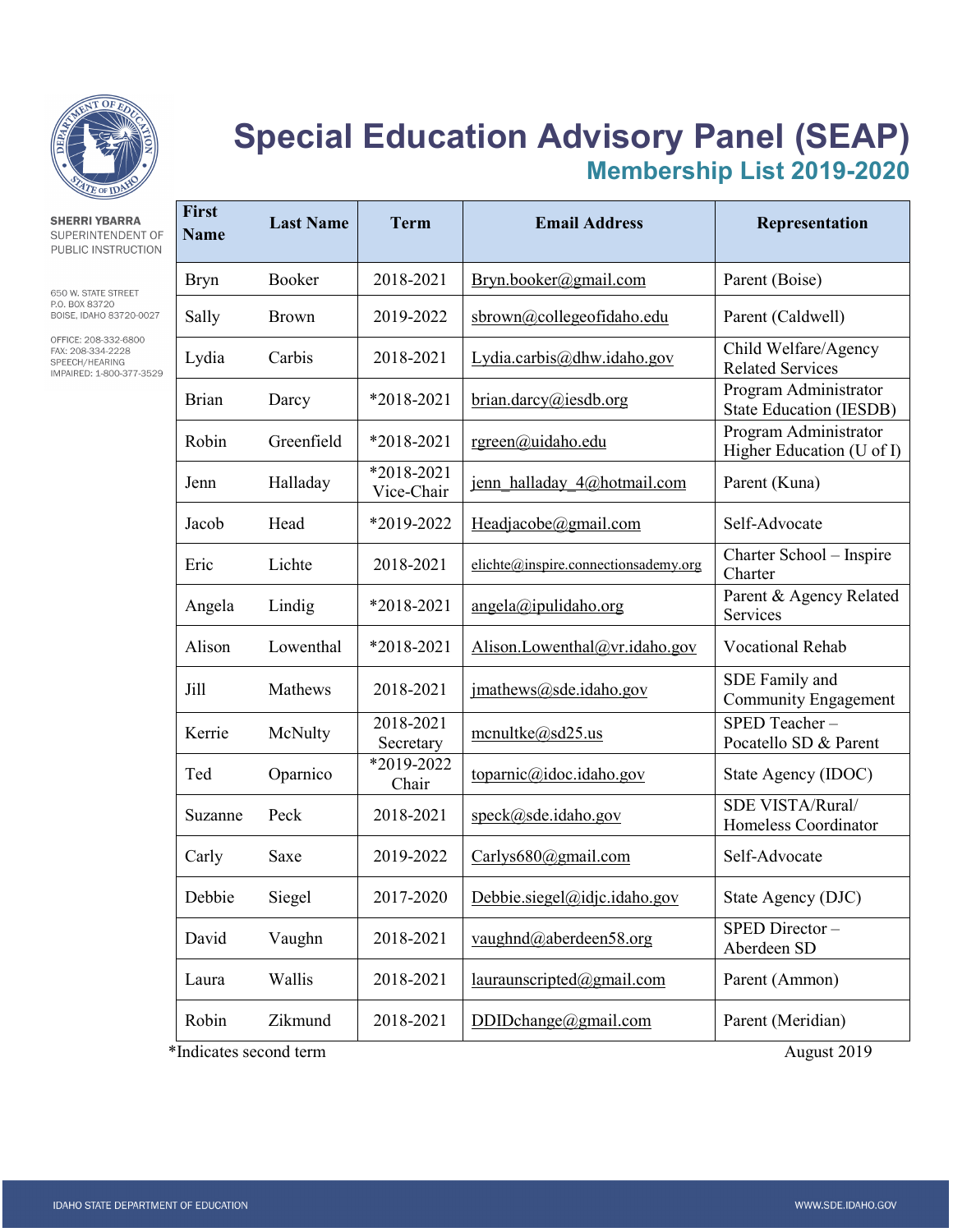#### **SEAP Priorities 2019-2020**

*To provide policy guidance to the Idaho State Department of Education with respect to special education and related services for children with disabilities, the following priorities were established for 2019-20.*

**Priority 1: Assist the SDE with the State Systematic Improvement Plan (SSIP).** 

**Priority 2: Assist the SDE with Parent Survey.**

**Priority 3: Assist the SDE with issues regarding securing and retaining Qualified Special Education Personnel.**

#### **SEAP Highlights 2019-2020**

The Idaho Special Education Advisory Panel (SEAP) met and conducted business four times during the 2019-20 school year in the Barbara Morgan Conference Room at the Idaho State Department of Education. These meetings were held on September 9, 2019, November 18, 2019, February 10, 2020, and May 4, 2020. Panel meetings are open to the public, and meeting minutes are posted at [http://sde.idaho.gov/sped/seap.](http://sde.idaho.gov/sped/seap)

During the period covered in this report, Advisory Panel members participated in the following activities:

#### **General Activities of the Panel**

- Participated in four meetings to carry out the work of the Panel.
- Received updates from the ISDE concerning:
	- o Office of Special Education Programs (OSEP)
	- $\circ$  Federal Level Birth to 3-year-old waiver for transition process
	- o State Level Superintendent regarding Priorities
	- o Special Education Department Idaho SESTA
	- o COVID 19 Resources
	- o Idaho Training Clearinghouse
	- o Regional Behavioral Health Board
	- o Healthy Minds Partnership Roadmap (non-profit)
	- o Parent and Family Engagement Discussion
	- o FACE Conference Debrief
	- $\circ$  TROKT Cloud-based platform for sharing sensitive collected data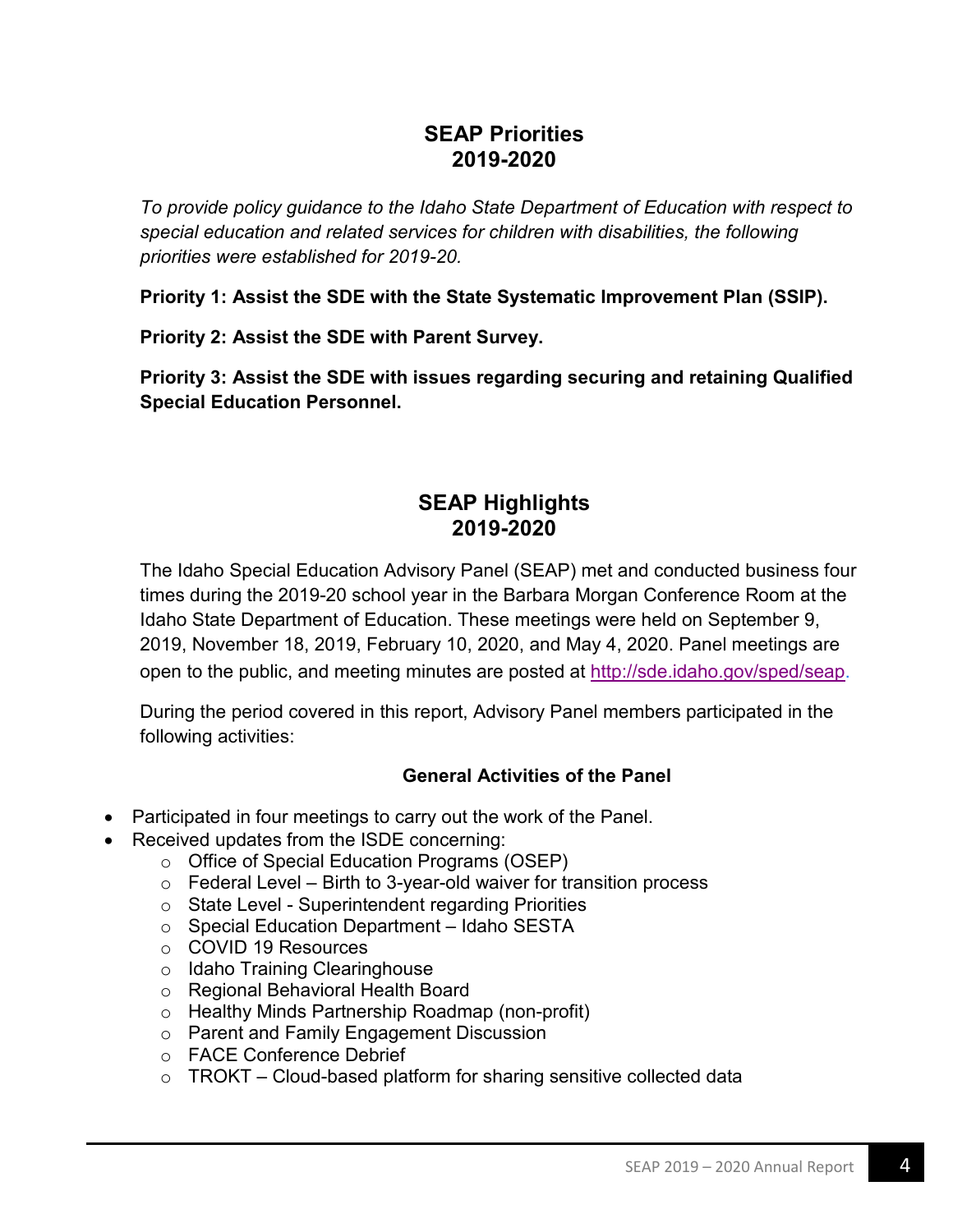- Assessing Students with Disabilities<br>■ Medicaid
	- Medicaid
	- IDAA
- o IDEA Fiscal
- o ISAT vs. National Assessment of Educational Progress (NAEP)
- o The Annual Performance Plan (APR)
- o The State Systemic Improvement Plan (SSIP)
- o The Data and Reporting Department
- o Early Childhood Data
	- $\blacksquare$  Indicator 6 Preschool Environment
	- Indicator 7 Preschool Outcomes
	- $\blacksquare$  Indicator 12 Early Childhood Transition
- o Dispute Resolution data
- o The Parent Report for ISAT
- o Significant Disproportionality
- o Alternate Assessment
- o Early Childhood Special Education
- o The Optional IEP System Software
- Participated in Professional Development.
- Participated in workgroups targeting SEAP priorities.
- Specific Training from TAESE on purpose, history, and responsibilities of SEAP.
- Reviewed and updated priorities for SEAP.
- Updated By-laws to reflect the current date.
- Regularly updated on panel members' organizations and activities.
- Conducted an election of new officers for 2020-2021
	- $\circ$  Chair Jenn Halladay
	- o Vice-Chair Carly Saxe
	- o Secretary Kerrie McNulty